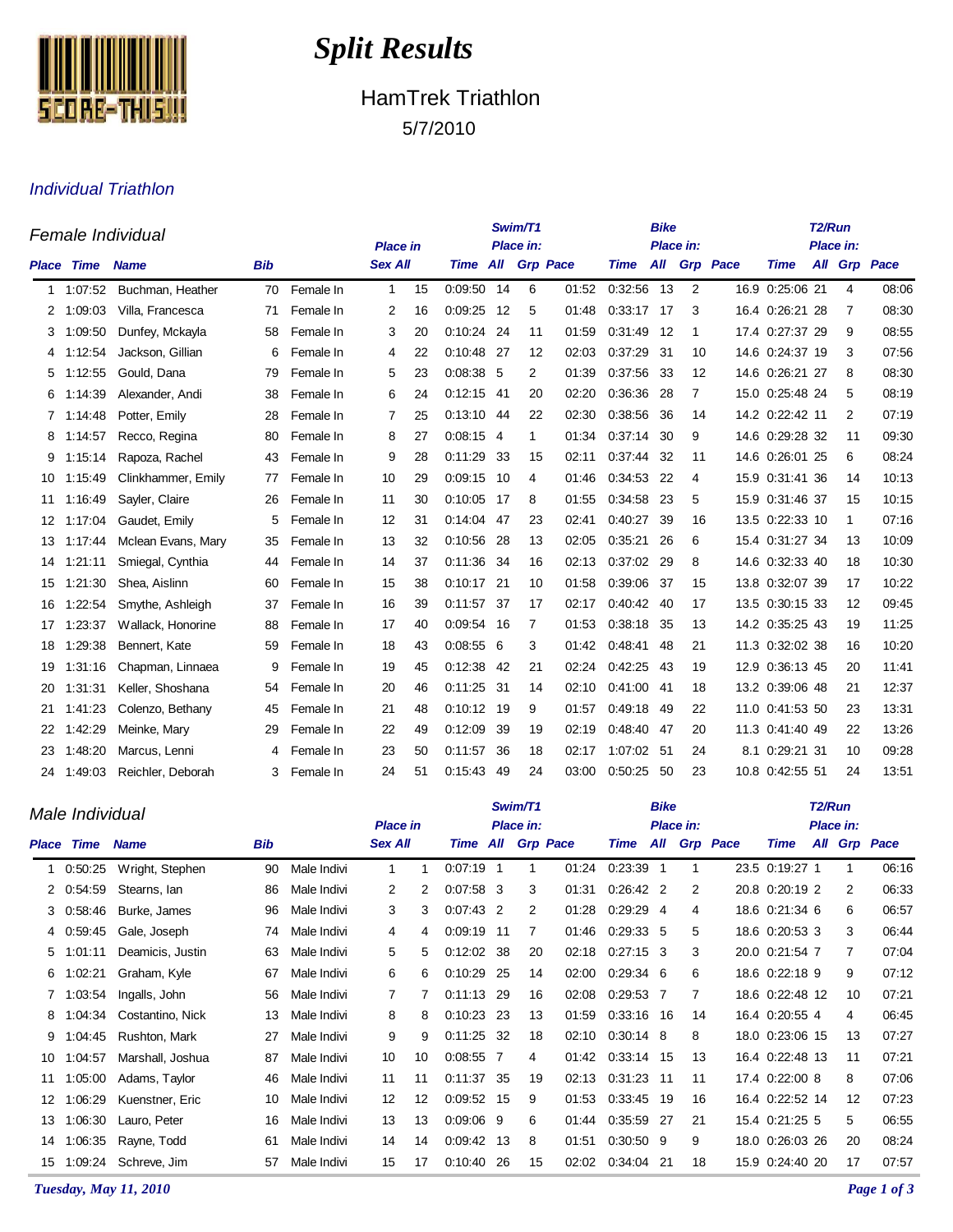### Individual Triathlon

|       | Male Individual     |                    | Swim/T1<br>Place in:<br><b>Place in</b> |             |                |    |                          |     |    | <b>Bike</b> | <b>Place in:</b> |     | T <sub>2</sub> /Run<br>Place in: |              |                 |  |    |              |
|-------|---------------------|--------------------|-----------------------------------------|-------------|----------------|----|--------------------------|-----|----|-------------|------------------|-----|----------------------------------|--------------|-----------------|--|----|--------------|
| Place | Time<br><b>Name</b> |                    | <b>Bib</b>                              |             | <b>Sex All</b> |    | <b>Time All Grp Pace</b> |     |    |             | Time             |     |                                  | All Grp Pace | Time            |  |    | All Grp Pace |
| 16    | 1:09:25             | Ennis, Noah        | 75                                      | Male Indivi | 16             | 18 | $0:10:15$ 20             |     | 11 | 01:57       | 0:34:02          | -20 | 17                               |              | 15.9 0:25:08 22 |  | 18 | 08:06        |
| 17    | 1:09:37             | Oman, Sven         | 11                                      | Male Indivi | 17             | 19 | 0:14:12                  | 48  | 25 | 02:42       | 0:31:22          | 10  | 10                               |              | 17.4 0:24:03 18 |  | 16 | 07:45        |
| 18    | 1:10:45             | Recco, Tony        | 30                                      | Male Indivi | 18             | 21 | $0:12:13$ 40             |     | 21 | 02:20       | 0:33:07 14       |     | 12                               |              | 16.4 0:25:25 23 |  | 19 | 08:12        |
| 19    | 1:14:53             | Thomas, Jesse      | 32                                      | Male Indivi | 19             | 26 | $0:12:54$ 43             |     | 22 | 02:27       | 0:37:58          | 34  | 22                               |              | 14.6 0:24:01 17 |  | 15 | 07:45        |
| 20    | 1:18:09             | Colianni, John     | 81                                      | Male Indivi | 20             | 33 | $0:09:03$ 8              |     | 5  | 01:43       | 0:33:19          | 18  | 15                               |              | 16.4 0:35:47 44 |  | 25 | 11:33        |
| 21    | 1:19:56             | Lopresti, Gregory  | 72                                      | Male Indivi | 21             | 34 | $0:16:45$ 51             |     | 27 | 03:11       | 0:35:11          | 25  | 20                               |              | 15.4 0:28:00 30 |  | 21 | 09:02        |
| 22    | 1.20.21             | Truitt, Scott      | 15                                      | Male Indivi | 22             | 35 | $0:16:05$ 50             |     | 26 | 03:04       | 0:40:19          | 38  | 23                               |              | 13.5 0:23:57 16 |  | 14 | 07:44        |
| 23    | 1:20:44             | Eagan, Will        | 12                                      | Male Indivi | 23             | 36 | 0.14:00                  | -46 | 24 | 02:40       | 0:35:08          | 24  | 19                               |              | 15.4 0:31:36 35 |  | 22 | 10:12        |
| 24    | 1:25:27             | Clinkhammer, David | 62                                      | Male Indivi | 24             | 41 | $0:10:07$ 18             |     | 10 |             | 01:56 0:42:05    | 42  | 24                               |              | 12.9 0:33:15 41 |  | 23 | 10:44        |
| 25    | 1:29:33             | Dao, Alex          | 68                                      | Male Indivi | 25             | 42 | $0:10:19$ 22             |     | 12 | 01:58       | 0:42:59          | 44  | 25                               |              | 12.9 0:36:15 46 |  | 26 | 11:42        |
| 26    | 1:30:54             | Knapp, Patrick     | 14                                      | Male Indivi | 26             | 44 | $0:13:19$ 45             |     | 23 | 02:32       | 0:43:43 45       |     | 26                               |              | 12.6 0:33:52 42 |  | 24 | 10:55        |
| 27    | 1:35:09             | Watt, Brian        | 47                                      | Male Indivi | 27             | 47 | 0:11:20                  | -30 | 17 | 02:10       | 0.46.37          | 46  | 27                               |              | 11.7 0:37:12 47 |  | 27 | 12:00        |